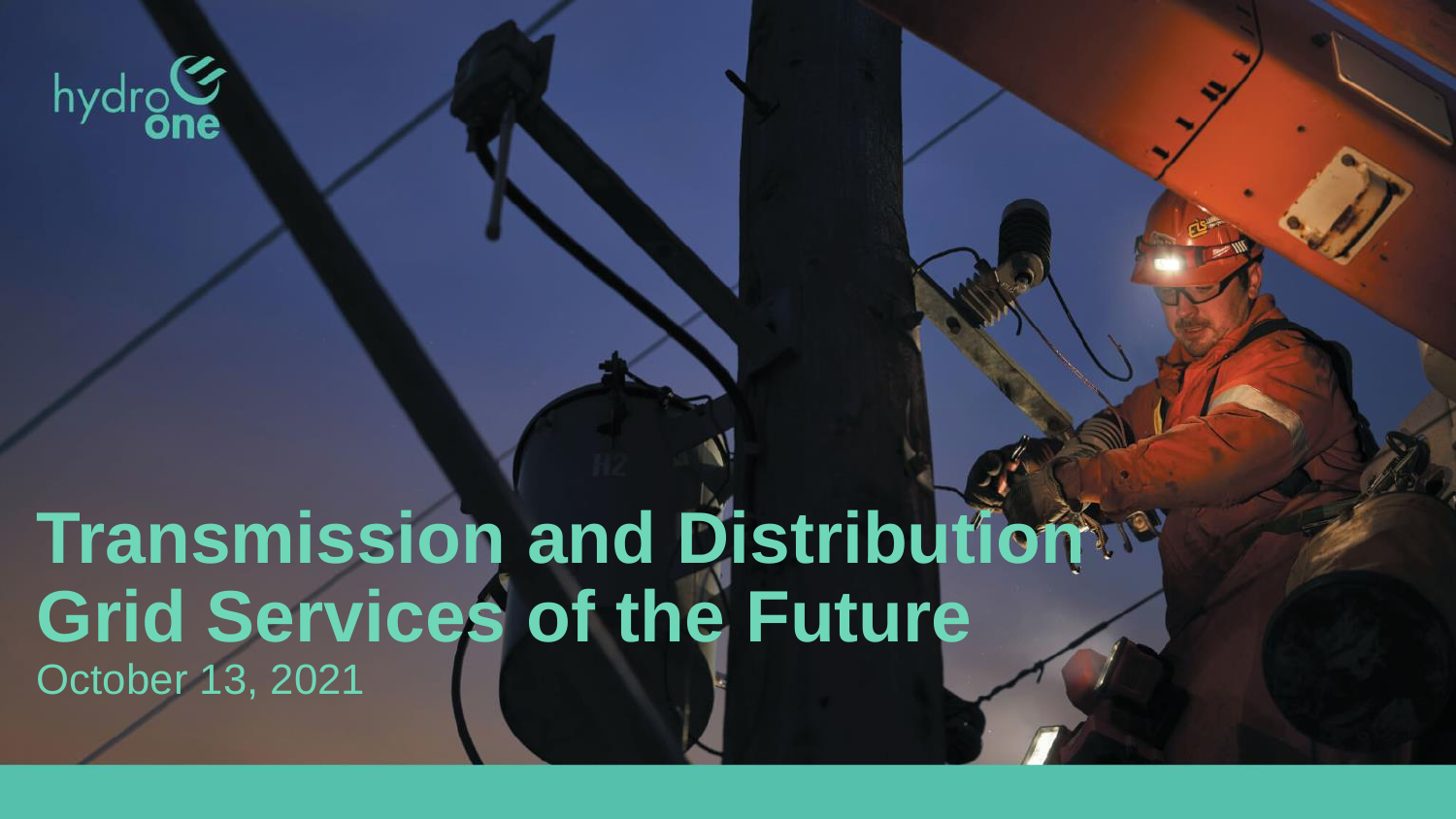## **How Customer Demand is Driving the Integration of Distributed Energy Resources (DER)**

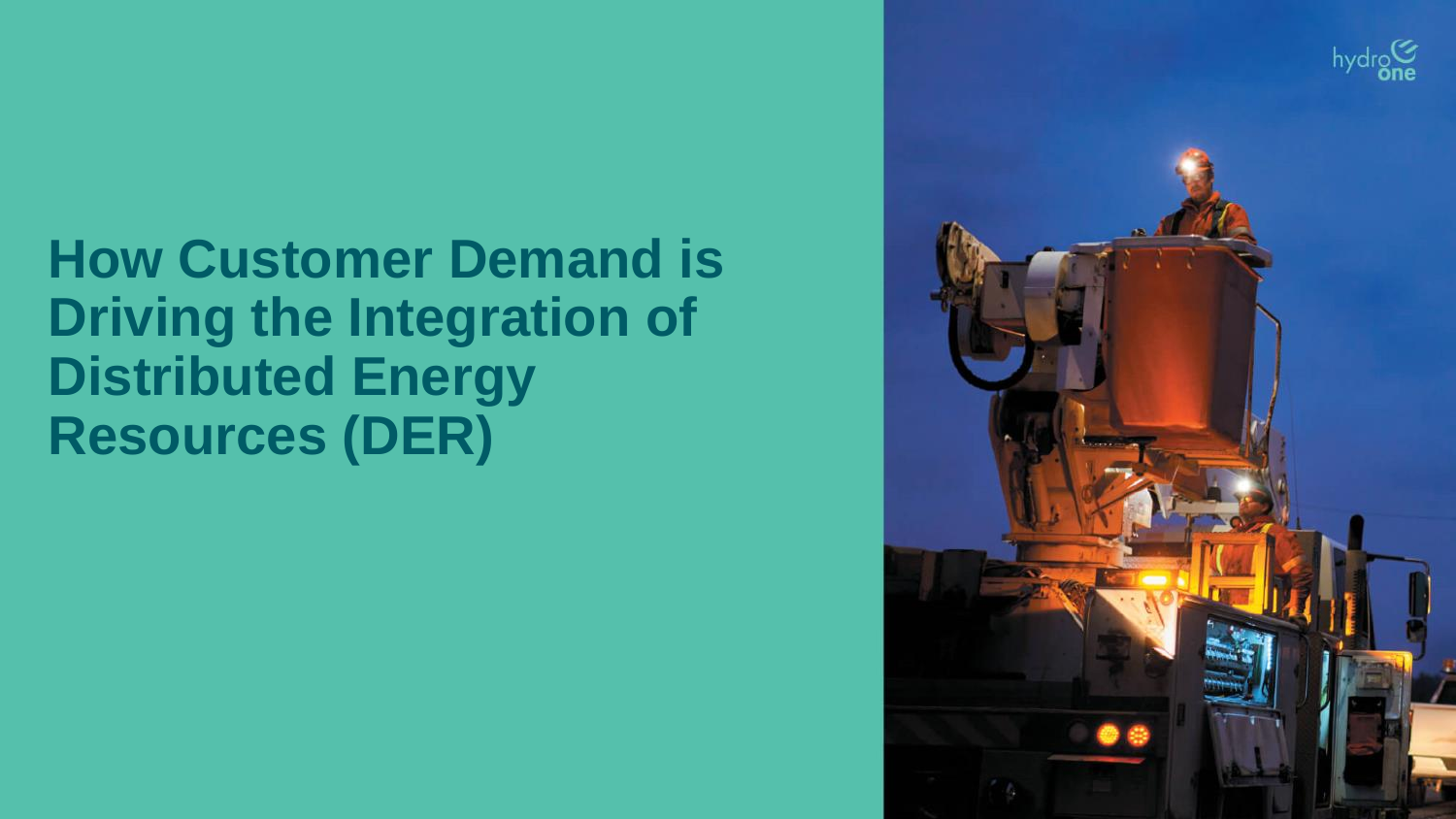### **The Future of Energy Is Here**

**The energy sector is undergoing a historic transformation, driven by government policy, market forces and customer needs.** 

Governments and Canadian businesses are setting ambitious net-zero by 2050 targets.

Green infrastructure investments and decarbonization programs are getting established across Canada to accelerate the energy transition.

Electrification of transportation is accelerating with potentially ~1M EVs on Ontario roads by 2030.

Established industries are entering the "behind the meter" space, and utilities are responding by expanding their service offerings beyond the commodity.



### **Canada Net-Zero Emissions by 2050**

Ford deal to build electric cars in Oakville comes amid \$500M government cash to upgrade plant

Electrification of transportation will change the utility business

#### ArcelorMittal Dofasco getting \$400M from Ottawa to cut greenhouse gas emissions

RBC adds \$500-billion to funds earmarked for netzero carbon goal

**GM Accelerates Electrification Timeline, Plans 30 EVs by 2025** 

### **Brookfield Pursues \$7.5 Billion Fund Devoted to 'Net-Zero' Shift**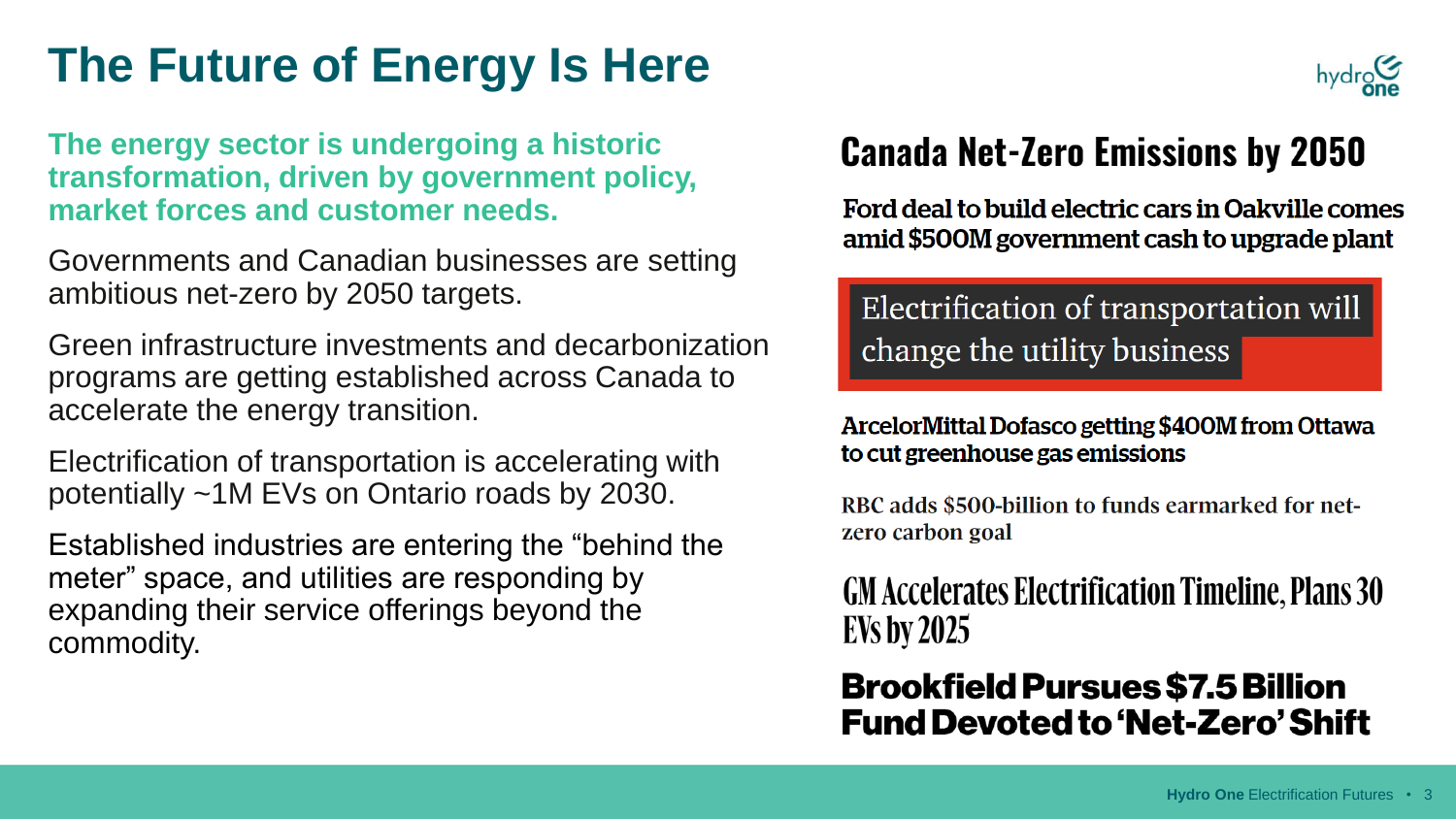### **Customer Needs Are Changing**

**Rapid advances in technology, paired with heightened concern for climate change and sustainability are shaping customer needs and expectations.**

In addition to affordable and reliable energy supply, customers across all segments are increasingly demanding clean, low-carbon solutions.

Extreme weather events, caused by climate change, present a threat to reliability, and customers are looking for resilient backup to avoid or mitigate outages.

The electrification of transportation and heating across all customer segments is driving the demand for electricity and need for infrastructure investments in the grid.



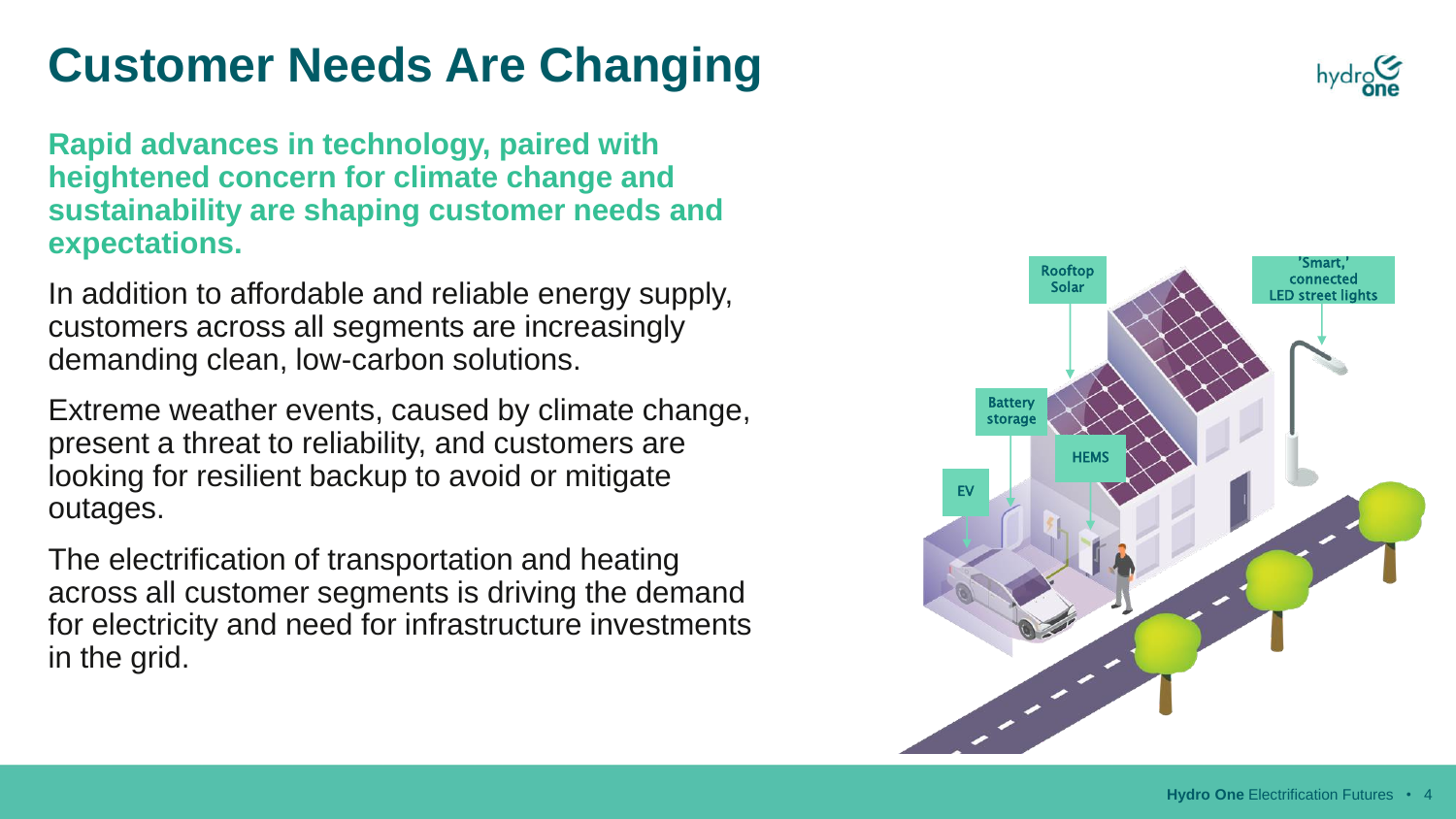### **Utilities Are at the Center of Electrification**

**Utilities are uniquely positioned to lead the energy transition and enable a path towards a sustainable and prosperous economy.**

Electricity providers need to adapt their service model to embrace new opportunities and create additional value for customers.

To keep electricity affordable and enable customer choice for sustainable and reliable energy supply, utilities need to invest in grid modernization and a smarter grid.

Solutions to electrification will require fully integrated Distributed Energy Resources (DERs), such as renewable generation and battery storage, to optimize capacity on the grid and enable customer goals.